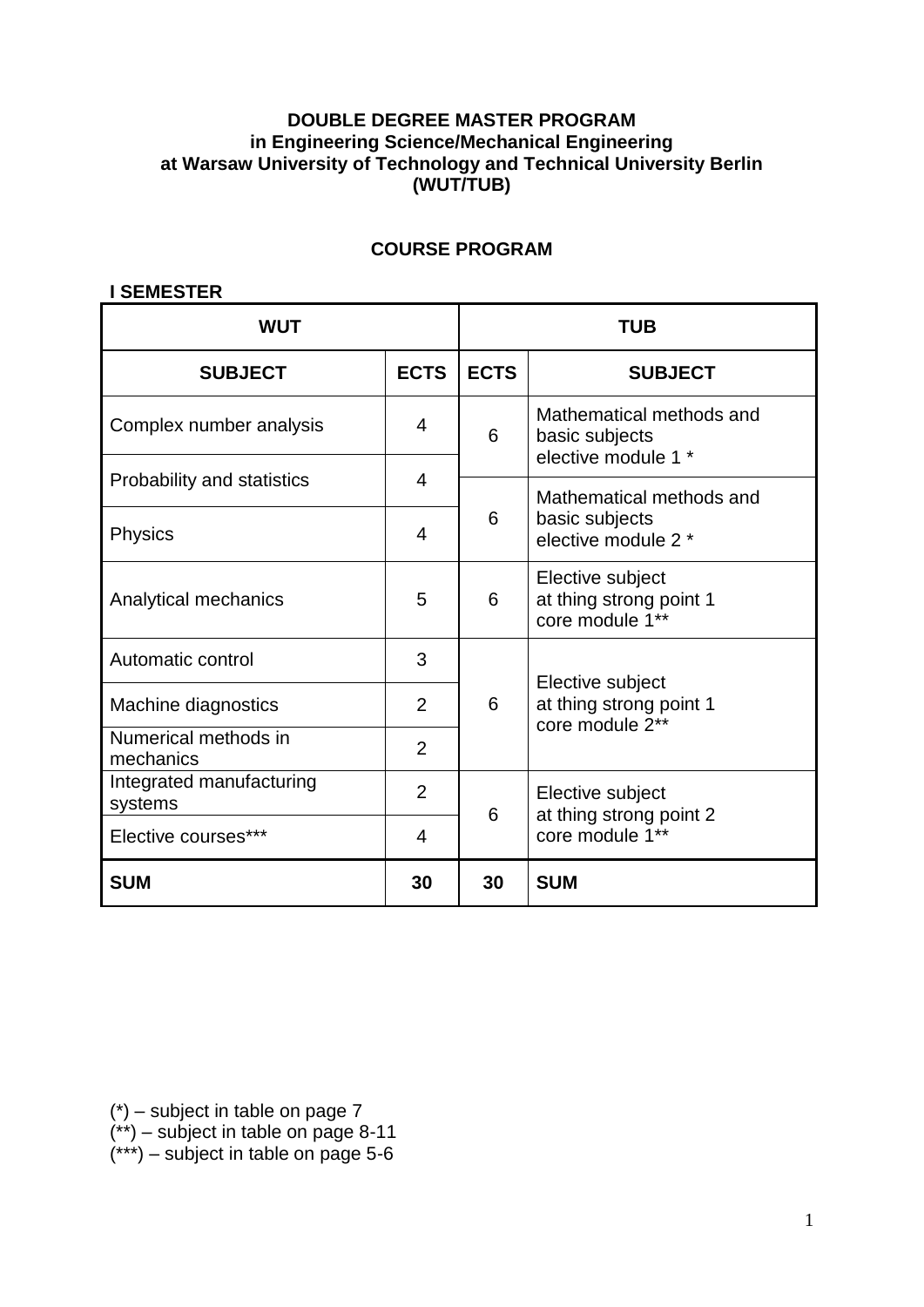### **II SEMESTER**

| <b>WUT</b>                                                 |                | <b>TUB</b>  |                                                                |
|------------------------------------------------------------|----------------|-------------|----------------------------------------------------------------|
| <b>SUBJECT</b>                                             | <b>ECTS</b>    | <b>ECTS</b> | <b>SUBJECT</b>                                                 |
| Computer modeling in<br>engineering                        | $\overline{2}$ |             | Mathematical methods and                                       |
| Optimization of structures                                 | $\overline{2}$ | 6           | basic subjects<br>elective module 3*                           |
| Advanced structural materials                              | $\overline{2}$ |             |                                                                |
| Modelling and testing of<br>machines                       | 6              | 6           | Elective subject<br>at thing strong point 1<br>core module 3** |
| Genetic algorithms and neural<br>networks                  | 3              |             | Elective subject                                               |
| Selected topics of<br>thermodynamics and fluid<br>dynamics | 3              | 6           | at thing strong point 2<br>core module 2**                     |
| Safety of technical systems<br>Introduction to robotics    | $\overline{2}$ | 6           | Elective subject<br>at thing strong point 1                    |
| Elective courses***                                        | $\overline{4}$ |             | advanced course 1**                                            |
| Elective courses***                                        | 6              | 6           | Elective subject<br>(free choice)****                          |
| <b>SUM</b>                                                 | 30             | 30          | <b>SUM</b>                                                     |

(\*) – subject in table on page 7

- (\*\*) subject in table on page 8-11
- (\*\*\*) subject in table on page 5-6
- (\*\*\*\*) subject in table on page 7-11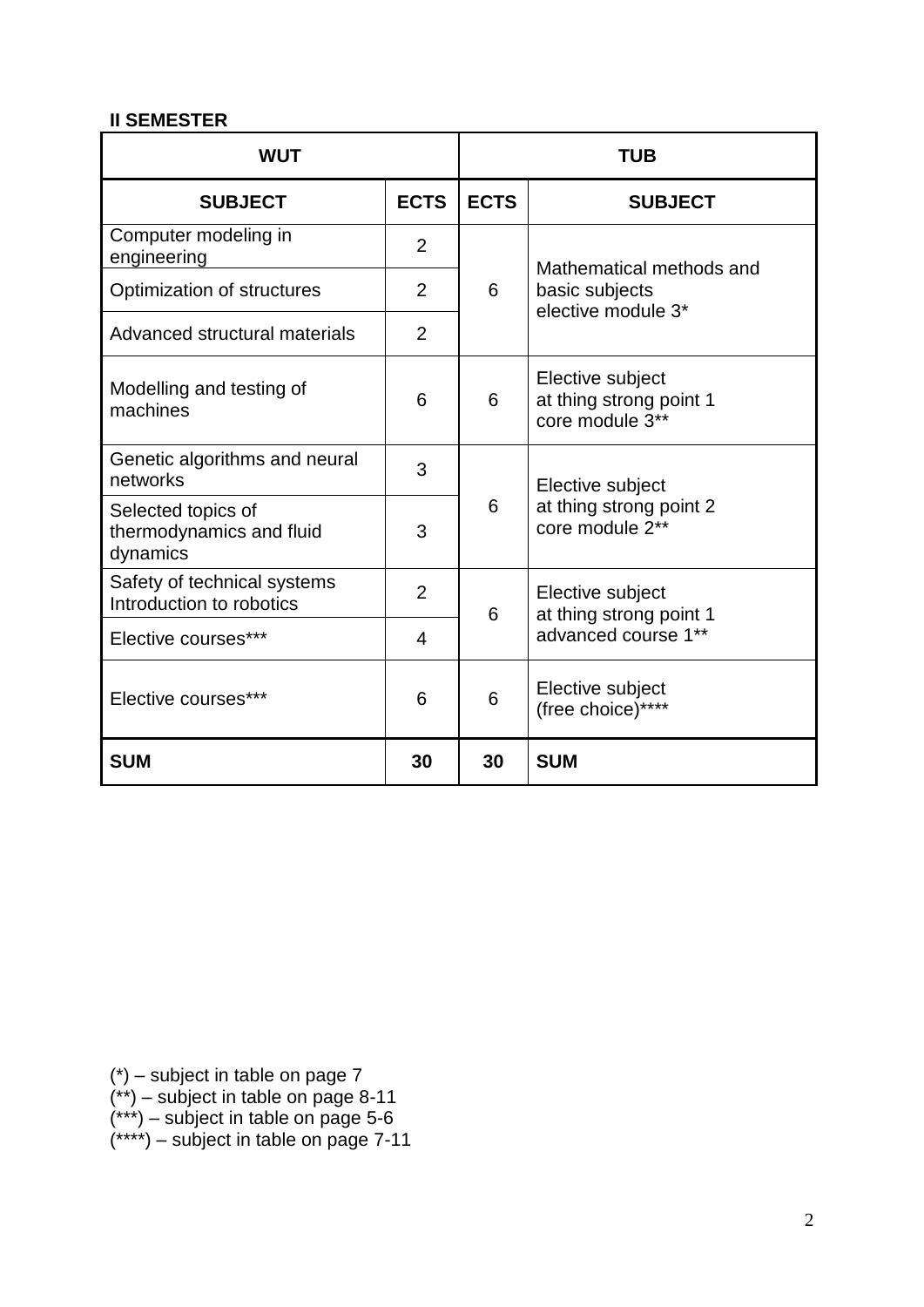# **III SEMESTER**

| <b>WUT</b>          |             | <b>TUB</b>  |                                                                    |
|---------------------|-------------|-------------|--------------------------------------------------------------------|
| <b>SUBJECT</b>      | <b>ECTS</b> | <b>ECTS</b> | <b>SUBJECT</b>                                                     |
| Elective courses*** | 6           | 6           | Elective subject<br>at thing strong point 1<br>advanced course 2** |
| Elective courses*** | 6           | 6           | Elective subject<br>at thing strong point 2<br>advanced course 1** |
| Interim project     | 6           | 6           | Project                                                            |
| Elective courses*** | 6           | 6           | Elective subject<br>(free choice)****                              |
| Elective courses*** | 6           | 6           | Elective subject<br>(free choice)****                              |
| <b>SUM</b>          | 30          | 30          | <b>SUM</b>                                                         |

(\*\*) – subject in table on page 8-11 (\*\*\*) – subject in table on page 5-6 (\*\*\*\*) – subject in table on page 7-11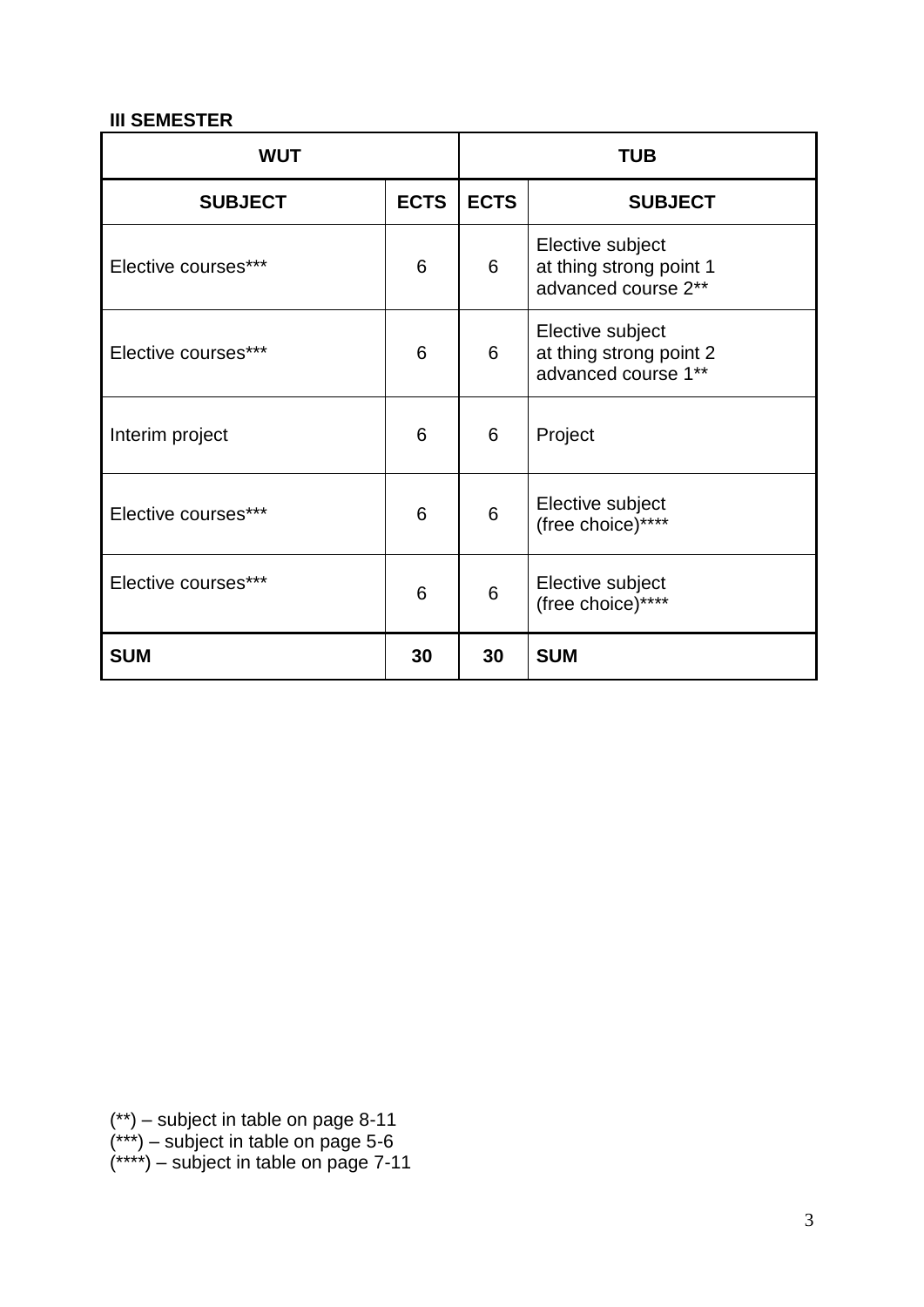### **IV SEMESTER**

| <b>WUT</b>                 |                |             | <b>TUB</b>                                                         |
|----------------------------|----------------|-------------|--------------------------------------------------------------------|
| <b>SUBJECT</b>             | <b>ECTS</b>    | <b>ECTS</b> | <b>SUBJECT</b>                                                     |
| Elective courses***        | 4              | 6           | Elective subject<br>at thing strong point 2<br>advanced course 2** |
| Introduction to labour law | 2              |             |                                                                    |
| Elective course HES        | 2              | 6           | Elective subject<br>(free choice)****                              |
| Diploma seminar            | $\overline{2}$ |             |                                                                    |
| Master of science thesis   | 20             | 18          | <b>Master thesis</b>                                               |
| <b>SUM</b>                 | 30             | 30          | <b>SUM</b>                                                         |

#### **COURSE PROGRAM DDM 1 YEAR AT WUT 1 YEAR AT TUB**

| <b>WUT/TUB</b>   | <b>ECTS</b> | <b>TUB/WUT</b>   | <b>ECTS</b> |
|------------------|-------------|------------------|-------------|
| 1 YEAR           | 60          | 1 YEAR           | 60          |
| 1 YEAR           | 60          | 1 YEAR           | 60          |
| <b>TOTAL SUM</b> | 120         | <b>TOTAL SUM</b> | 120         |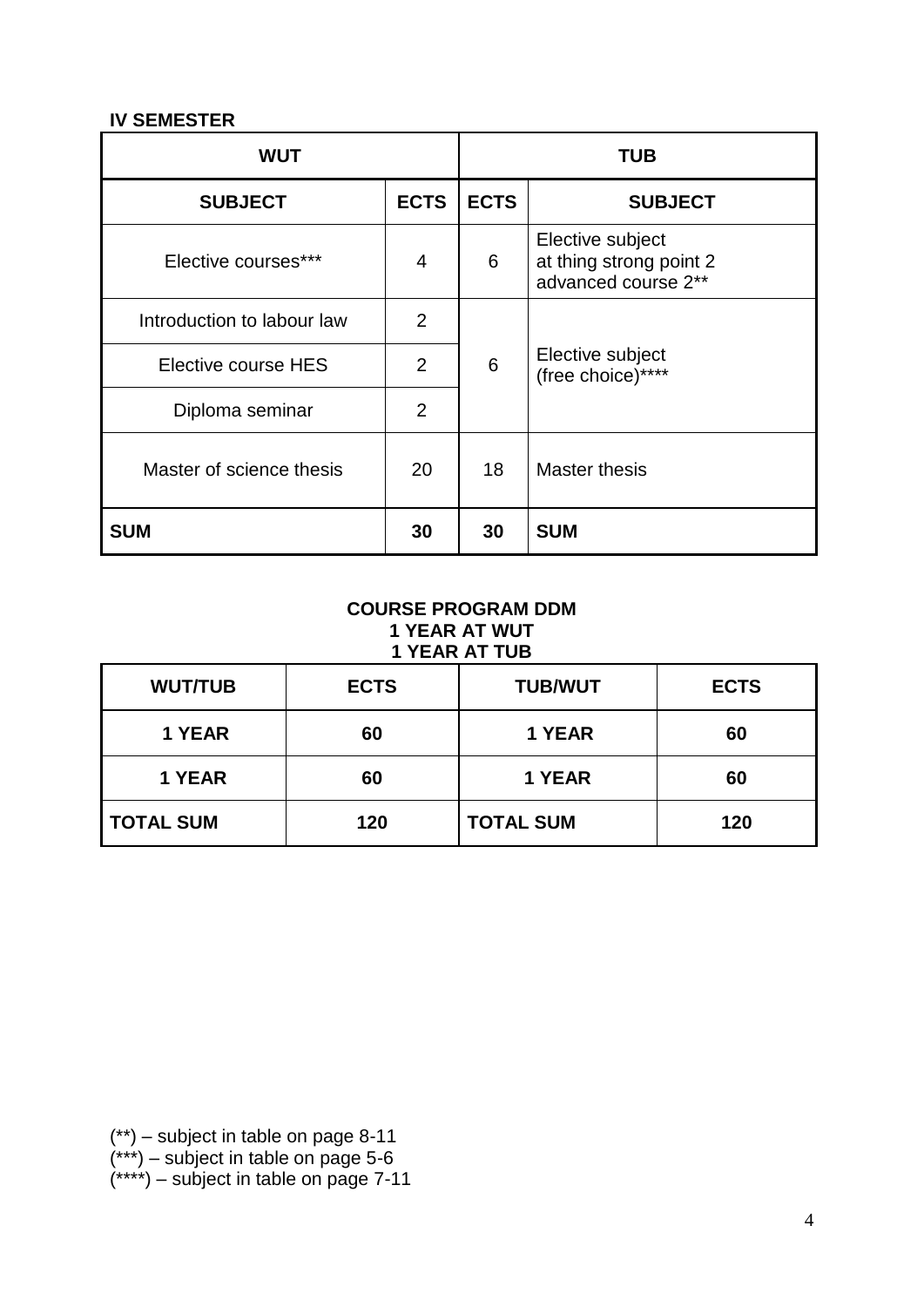# **ELECTIVE COURSES DDMP AT WUT**

| <b>List of Elective Courses</b>                       | <b>ECTS</b>    |
|-------------------------------------------------------|----------------|
| Design of automotive suspensions                      | $\overline{2}$ |
| Measurement systems in vehicles                       | $\overline{2}$ |
| Introduction to CAE                                   | $\overline{2}$ |
| Computer aided manufacturing                          | $\overline{2}$ |
| Knowledge based systems in engineering design         | $\overline{2}$ |
| Advanced digital signal analysis                      | $\overline{2}$ |
| Mechanics of composite elements                       | $\overline{2}$ |
| Non-linear problems of FEM                            | $\overline{2}$ |
| <b>Smart structures</b>                               | $\overline{2}$ |
| Recycling of construction machinery and vehicles      | $\overline{2}$ |
| Dynamic problems of FEM                               | $\overline{2}$ |
| Degradation of load-carrying structures               | $\overline{2}$ |
| Design of vehicle drives                              | $\overline{2}$ |
| Hyperelastic structural materials                     | $\overline{2}$ |
| Modeling and control of construction machinery        | $\overline{2}$ |
| <b>Hybrid drives</b>                                  | $\overline{2}$ |
| Structural strenght calculation in ANSYS              | $\overline{2}$ |
| Foundations of ecological powertrains                 | 2              |
| Design of low-noise device                            | 2              |
| Movement simulation of vehicles and machines          | $\overline{2}$ |
| Advanced smart materials in vehicles                  | $\overline{2}$ |
| Combustion and catalysis                              | $\overline{2}$ |
| Active vibration control of vehicles                  | 2              |
| Hydraulic and electric cranes                         | $\overline{2}$ |
| Reduction of vibration and noise of machines          | $\overline{2}$ |
| Design of bearings and gears in vehicle drive systems | $\overline{2}$ |
| Reconstruction of road traffic accidents              | $\overline{2}$ |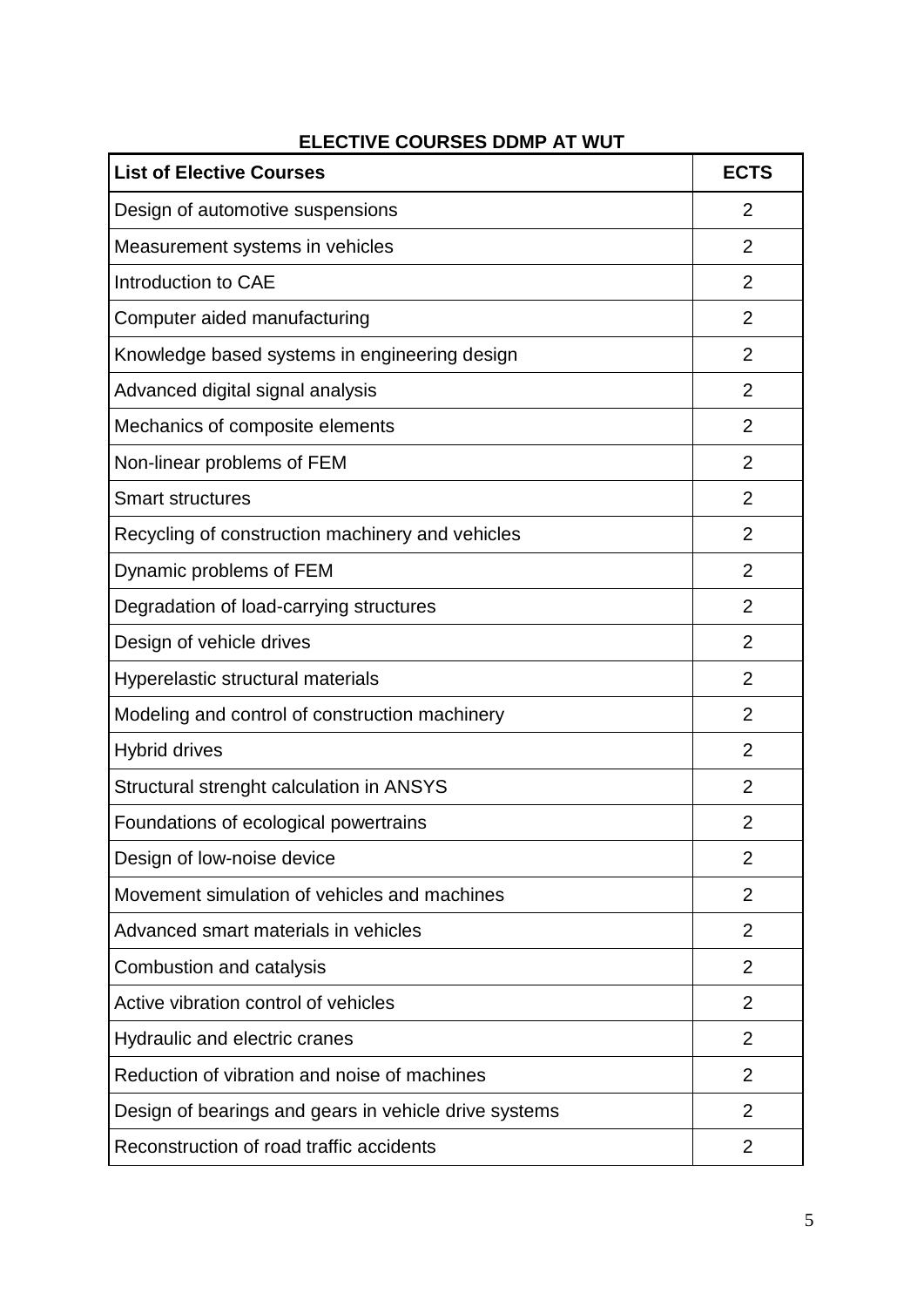| Engineering problem solving                                | 2              |
|------------------------------------------------------------|----------------|
| Advanced modeling of construction machines                 | $\overline{2}$ |
| Systems of active safety in vehicles                       | $\overline{2}$ |
| Maintenance and operation of construction machines         | $\overline{2}$ |
| <b>Statics of structures</b>                               | 2              |
| Mechanics of composite structural elements of vehicle body | $\overline{2}$ |
| Digging soil mechnics                                      | 2              |
| Object-oriented programming                                | 2              |
| Design of hydraulic systems                                | 2              |
| Advanced applications of CAD systems                       | 2              |
| Distributed mechatronics systems                           | 2              |
| Energy cogeneration in vehicles                            | 2              |
| Identification of noise-vibration environment hazards      | $\overline{2}$ |
| Thermo-acoustics                                           | 2              |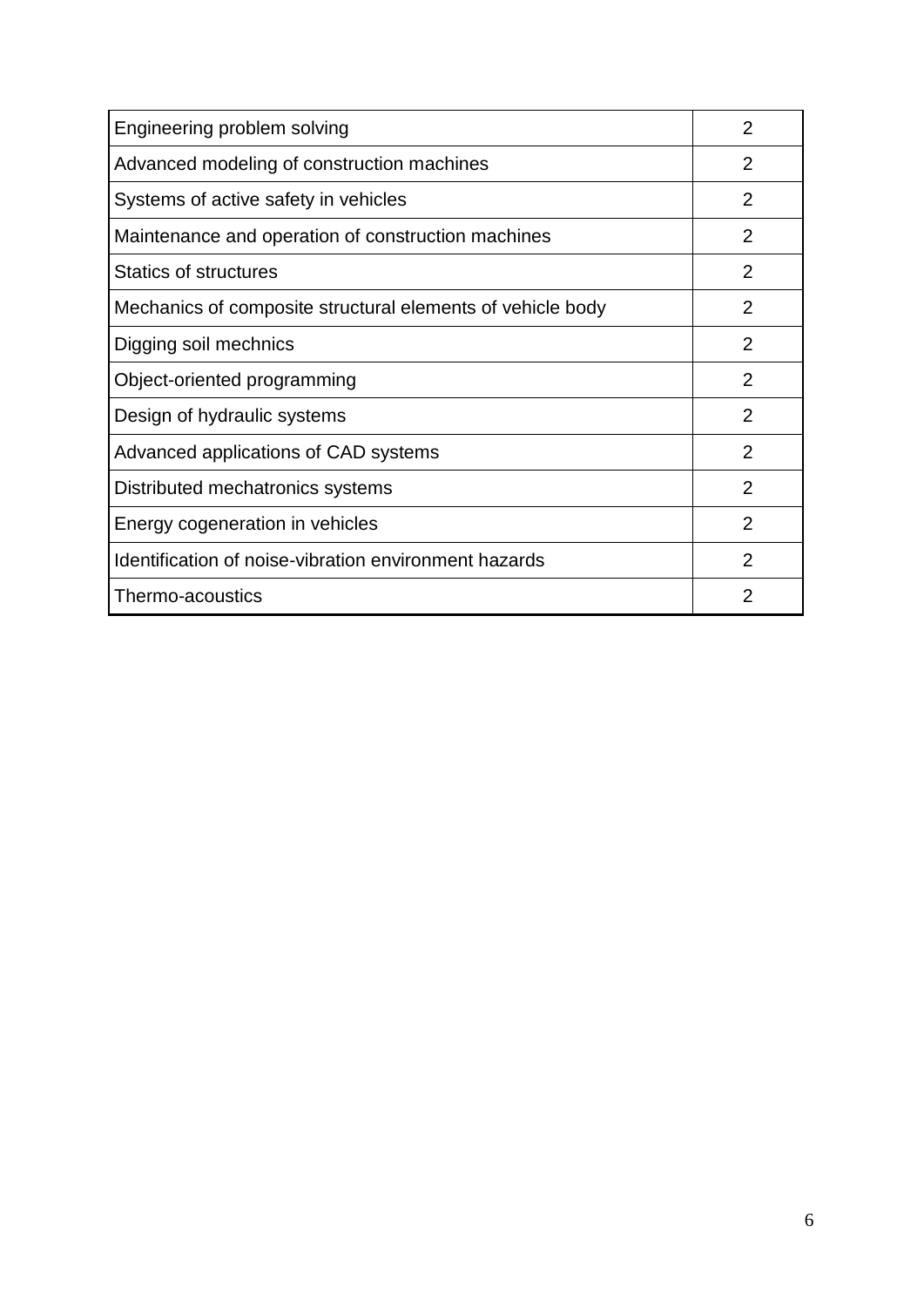# **MODULE CATALOGUE DDMP AT TUB**

# **MODULE CATALOGUE OF MATHEMATICAL METHODS AND BASIC SUBJECTS**

| List of Mathematical methods and basic subjects | <b>ECTS</b> |
|-------------------------------------------------|-------------|
| Analysis III for engineers                      | 6           |
| Basics of continuum theory I                    | 6           |
| Basics of continuum theory II                   | 6           |
| Numerical methods for engineers II              | 10          |
| Stochastics for programmers                     | 6           |
| Variational calculus and optimal control        | 10          |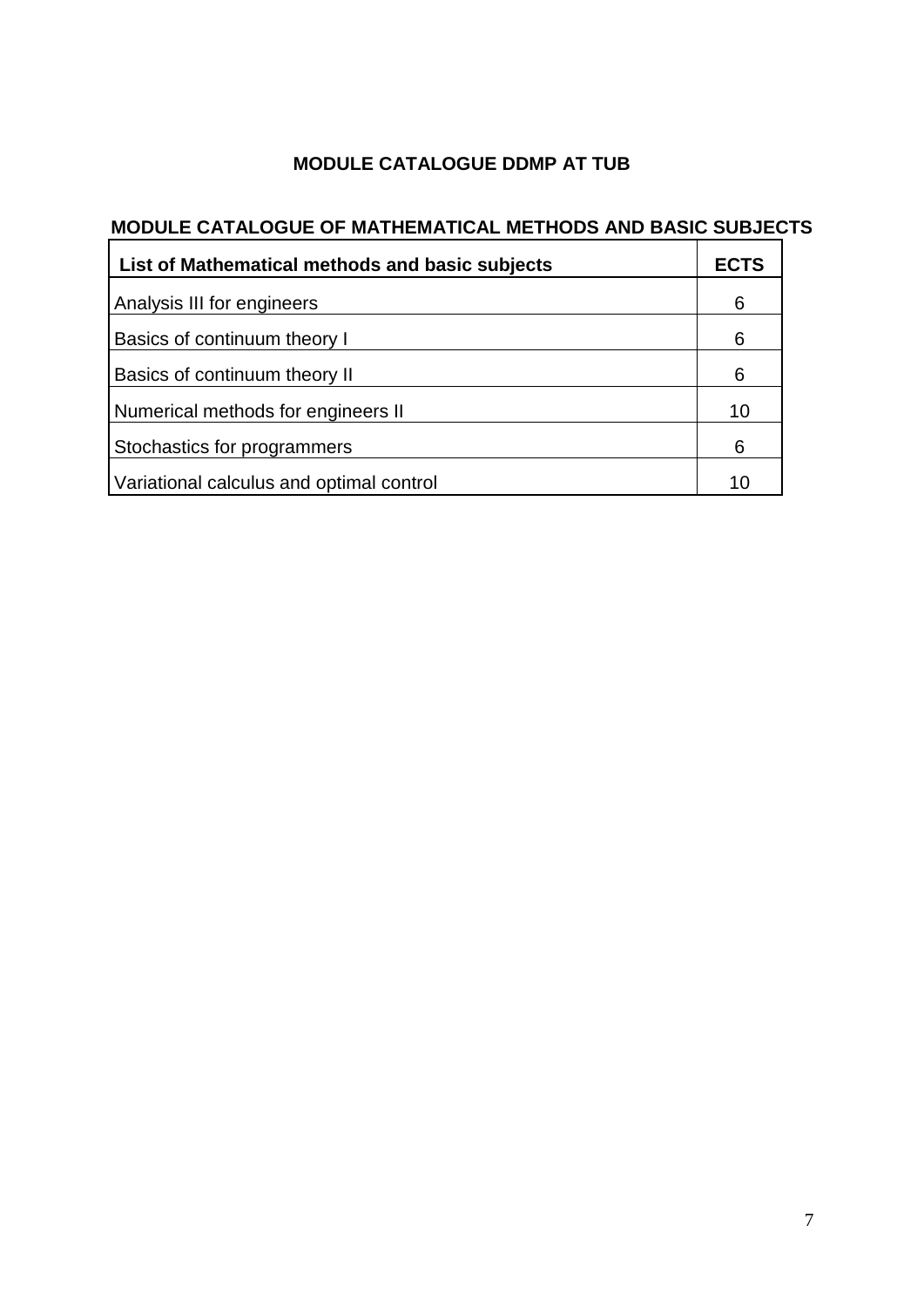# **MODULE CATALOGUE OF THE STRONG POINTS NUMERICS AND SIMULATION**

| List of core area (level 1)                                             | <b>ECTS</b> |
|-------------------------------------------------------------------------|-------------|
| Procedures of information and communication technology for<br>engineers | 6           |
| Basics of industrial information technology                             | 6           |
| Numerical mathematics for engineers II                                  | 10          |
| Numerical simulation methods in engineering                             | 6           |
| Numerical thermo- and hydrodynamics - basics (CFD1)                     | 6           |
| Numerical thermo- and hydrodynamics – advanced (CFD2)                   | 6           |
| Project – simulation tools and application                              | 6           |
| Structural dynamics                                                     | 6           |
| List of advanced courses (level 2)                                      | <b>ECTS</b> |
| Analysis and simulation of machine tools and processing                 | 6           |
| Visualisation tools in medicine and neurobiology                        | 6           |
| Control theory                                                          | 10          |
| Methods of informatics in civil engineering                             | 9           |
| Modeling and simulation of traffic flow                                 | 6           |
| Multi-agent simulation of traffic flow                                  | 6           |
| Numerical simulation of fluid dynamical systems                         | 6           |
| Computational fluid acoustics                                           | 6           |
| Computational fluid dynamics for marine systems I                       | 6           |
| Object oriented software development                                    | 6           |
| Project in finite element method                                        | 6           |
| Computer aided design of marine systems                                 | 6           |
| Simulation in automotive industry                                       | 6           |
| Simulation and measurement I                                            | 6           |
| Simulation and measurement II                                           | 6           |
| Modeling of turbulent flow                                              | 6           |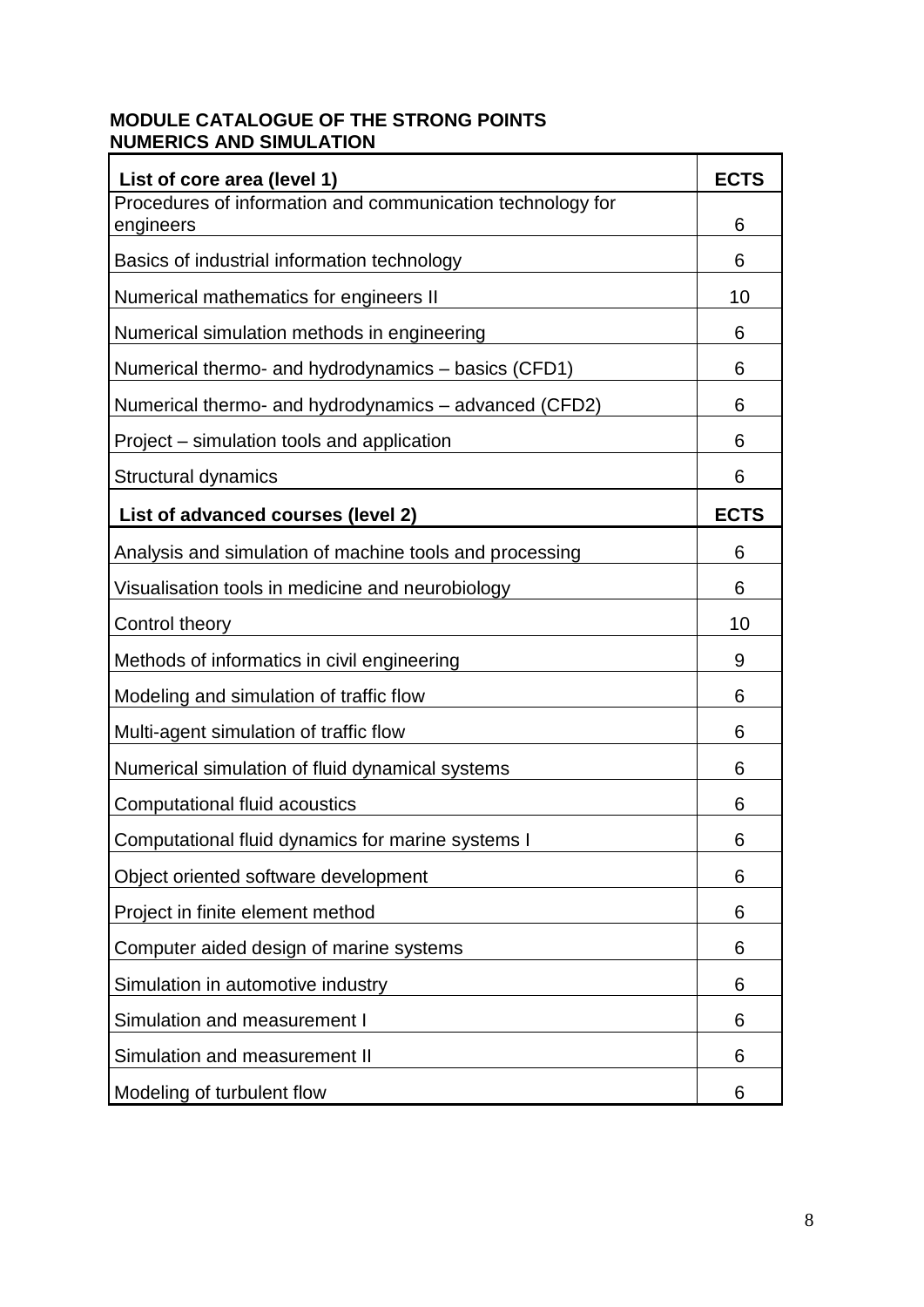# **MODULE CATALOGUE OF THE STRONG POINTS MECHATRONICS**

| List of core area (level 1)                                   | <b>ECTS</b>    |
|---------------------------------------------------------------|----------------|
| <b>Electrical drives</b>                                      | 6              |
| Elements of mechatronics                                      | 6              |
| <b>Embedded operating systems</b>                             | 6              |
| Basics of measurement and control technique                   | 9              |
| Theory of mechanical oscillations and dynamics of machines    | 6              |
| Mechatronics and systems dynamics                             | 6              |
| Multi-parameter control in time domain                        | 4,6 or 10      |
| Measurement of vibrations                                     | 6              |
| Robotics                                                      | 6              |
| List of advanced courses (level 2)                            | <b>ECTS</b>    |
| Analog and digital electronics                                | 6              |
| Automation technology                                         | 6              |
| Image guided automation I                                     | 6              |
| Digital electronics and microcontroller programming           | 6              |
| <b>Power electronics</b>                                      | 9              |
| Mechatronics in industrial applications                       | 3              |
| Measurement exercises: measurement of mechanical oscillations | $\overline{2}$ |
| Oil hydraulic drives and control systems                      | 6              |
| Photonics                                                     | 6              |
| Vibration isolation and control                               | 6              |
| Simulation I                                                  | 6              |
| Simulations and measurements I                                | 6              |
| Simulations and measurements II                               | 6              |
| Systems dynamics in industrial applications                   | 3              |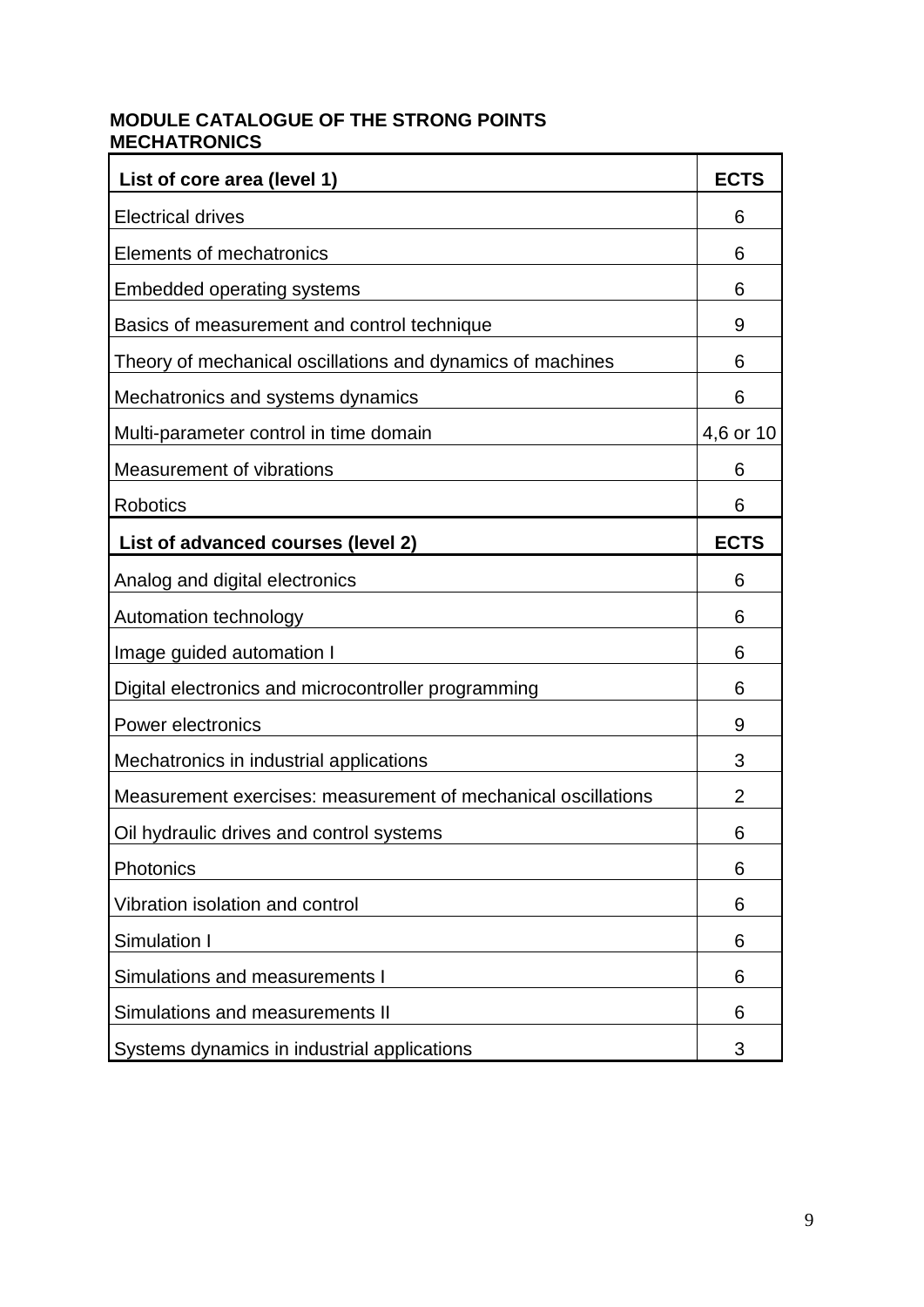# **MODULE CATALOGUE OF THE STRONG POINTS SOLID STATE MECHANICS**

| List of core area (level 1)                                    | <b>ECTS</b> |
|----------------------------------------------------------------|-------------|
| Analytical mechanics                                           | 6           |
| Introduction into vehicle dynamics / dynamics of rail vehicles | 6           |
| Flight dynamics II                                             | 6           |
| Basics of continuum theory II                                  | 6           |
| Contact mechanics and friction theory                          | 6           |
| Structure-borne noise - basics                                 | 6           |
| Theory of mechanical vibrations and machine dynamics           | 6           |
| Rotor dynamics                                                 | 6           |
| <b>Structural mechanics II</b>                                 | 6           |
| List of advanced courses (level 2)                             | <b>ECTS</b> |
| Aero-elasticity                                                | 6           |
| <b>Elasticity and plasticity</b>                               | 6           |
| Advanced course of structure-borne noise                       | 6           |
| <b>Material science</b>                                        | 6           |
| Mechatronics in industrial applications                        | 3           |
| Mechatronics and system dynamics                               | 6           |
| <b>Nonlinear vibrations</b>                                    | 6           |
| Numerical simulations in engineering                           | 6           |
| Project – rolling wheel on flexible ground (terra-mechanics)   | 6           |
| Project – elasticity and fracture mechanics                    | 6           |
| Project - plasticity and fracture mechanics                    | 6           |
| Project – physics of friction                                  | 6           |
| Project - finite element method                                | 6           |
| Vibrations of elastic continuum                                | 6           |
| Vibration isolation and control                                | 6           |
| Structural dynamics                                            | 6           |
| System dynamics in industrial applications                     | 3           |